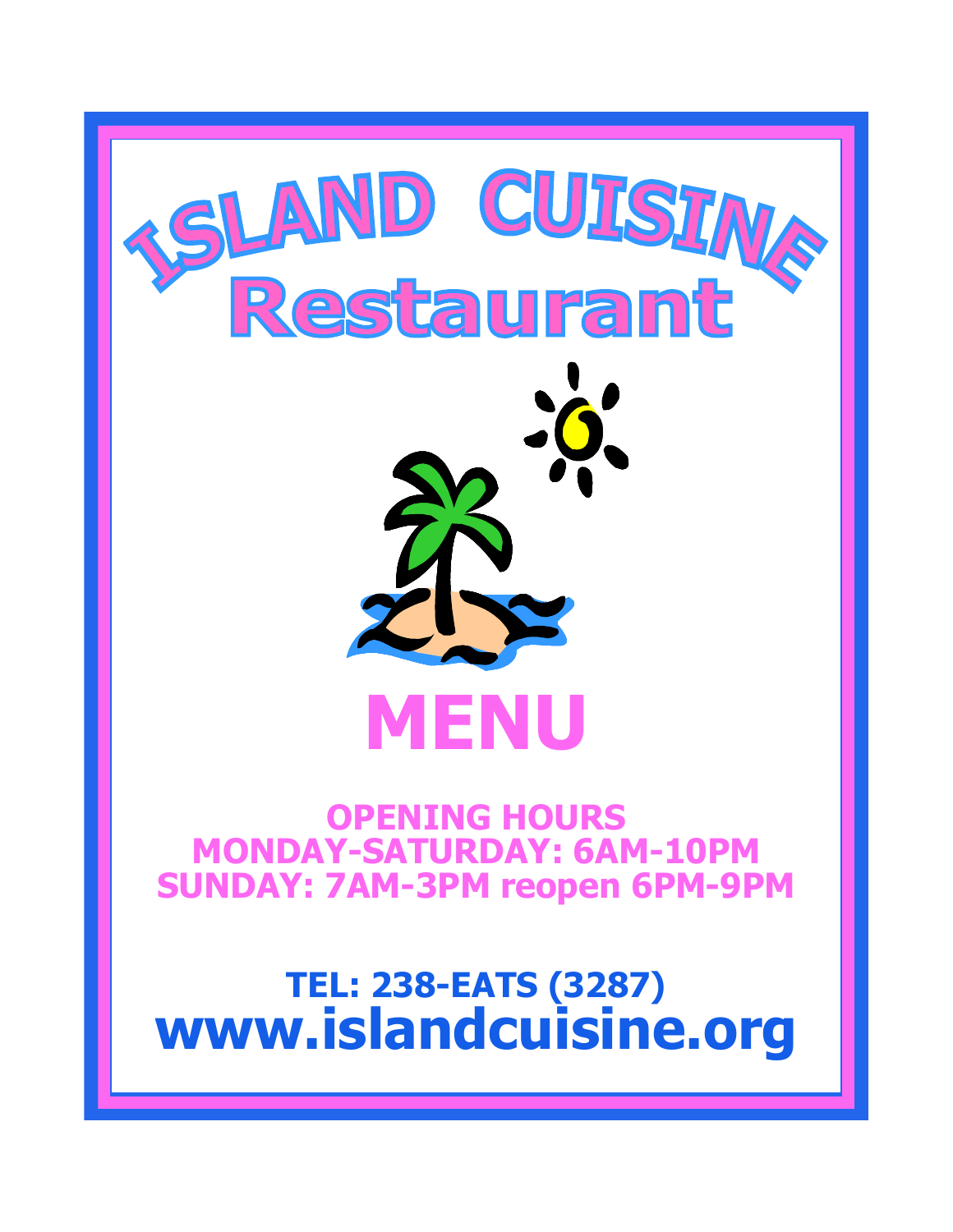#### **B R E A K F A S T M E N U \* S E R V E D A L L D A Y \***

### **S A M P L E R \$ 2 0 . 5 0**

**Two eggs, Two plain pancakes, Bacon, Sausages and Home fries**  (no substitutions)

![](_page_1_Picture_3.jpeg)

| Two eggs any style<br>With bacon, ham or sausage           | 14.00 |
|------------------------------------------------------------|-------|
| With turkey, baked ham or<br>Portuguese Sausage<br>Sausage | 15.50 |
|                                                            |       |
| Three eggs any style<br>With bacon, ham or sausage         | 15.00 |

## **E G G O M E L E T S**

SERVED WITH HOME FRIES A N D T O A S T

| <b>Plain Omelet</b><br><b>Create your own Omelet</b><br>Cheese, green pepper, onions, tomato<br>onion, tomato, or green pepper | 13.25<br>0.75<br>Eа |
|--------------------------------------------------------------------------------------------------------------------------------|---------------------|
| <b>Western Omelet</b><br>Ham, green pepper, tomato, & onion                                                                    | 14.75               |
| <b>TOAST</b><br><b>&amp;</b><br><b>MUFFINS</b>                                                                                 |                     |
| <b>Toasted Coffee Roll/Eng. Muffin</b>                                                                                         | 3.50                |
| <b>Order of Toast (2 slices)</b>                                                                                               | 3.00                |

| <b>Muffin</b>                               | 3.50 |
|---------------------------------------------|------|
| <b>Scone</b>                                | 3.50 |
| With, jelly, peanut butter or cheese $+.75$ |      |

# **B R E A K F A S T S P E C I A L S**

SERVED WITH HOME FRIES AND T O A S T

| <b>Hash Cakes &amp; Eggs</b>  | 17.00 |
|-------------------------------|-------|
| Steak & Eggs                  | 22.75 |
| Ham Steak & Eggs              | 17.25 |
| <b>Corned Beef &amp; Eggs</b> | 16.25 |
| Fish Cakes & Eggs             | 17.25 |

### **P A N C A K E S A N D F R E N C H T O A S T**

| <b>3 Golden Pancakes</b> | 12.75 |
|--------------------------|-------|
| 2 Golden Pancakes        | 10.00 |
| <b>1 Golden Pancake</b>  | 5.25  |
| 2 Banana Pancakes        | 12.25 |
| 1 Banana Pancake         | 7.25  |
| 2 Slices of French Toast | 8.00  |
|                          |       |

**Blueberry or C. Chip pancakes available**

## **SIDE ORDERS**

| One egg                                                    | 2.75 |
|------------------------------------------------------------|------|
| Bacon, ham or sausage                                      | 5.25 |
| <b>Turkey or Baked ham or</b><br><b>Portuguese Sausage</b> | 5.95 |
| <b>Turkey Bacon</b>                                        | 5.50 |
| <b>Baked Beans</b>                                         | 4.25 |
| <b>Small hot cereal</b>                                    | 4.00 |
| Large hot cereal                                           | 5.00 |
| <b>Banana</b>                                              | 2.50 |
| 2 egg Omelet (.75 ea top)                                  | 5.00 |
| <b>Home Fries</b>                                          | 5.50 |

#### **G R A T U I T I E S N O T I N C L U DED ( 1 5 % A D D E D F O R 4 O R M O R E )**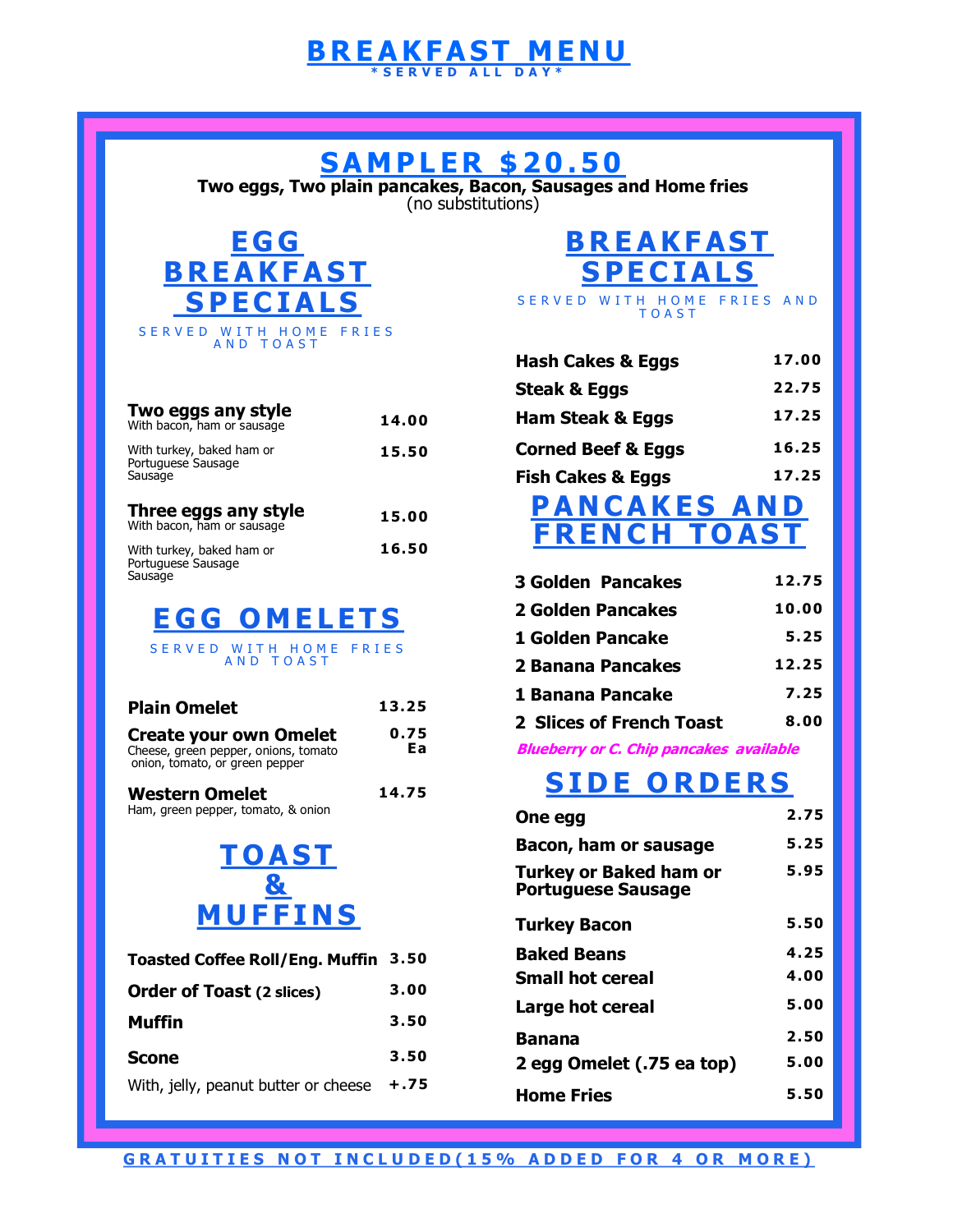# **L U N C H M E N U**

# **S A N D W I C H E S**

| <b>Bacon</b>                            | 6.25  |
|-----------------------------------------|-------|
| <b>Baked Ham</b>                        | 7.25  |
| <b>BLT</b>                              | 6.75  |
| <b>Cheese</b>                           | 4.25  |
| <b>Omelet Sandwich</b>                  | 6.25  |
| <b>Chicken Salad</b>                    | 8.00  |
| <b>Coleslaw</b>                         | 4.50  |
| <b>Corned Beef</b>                      | 6.75  |
| Egg (chopped, scrambled or<br>fried)    | 6.00  |
| <b>Fried Egg &amp; Bacon or Sausage</b> | 7.50  |
| <b>Fish Cakes</b>                       | 6.75  |
| <b>Fish Sandwich</b>                    | 10.75 |
| <b>Grilled Cheese</b>                   | 5.25  |
| Ham                                     | 6.25  |
| <b>Hash Cake</b>                        | 6.75  |
| <b>Lettuce &amp; Tomato</b>             | 4.25  |
| <b>Liver</b>                            | 8.75  |
| <b>Meat Loaf</b>                        | 7.25  |
| <b>Peanut Butter &amp; Jelly</b>        | 4.25  |
| <b>Peanut Butter &amp; Bacon</b>        | 6.75  |
| <b>Portuguese Sausage</b>               | 7.50  |
| Tuna                                    | 7.25  |
| <b>Tuna &amp; Chopped Egg</b>           | 8.25  |
| <b>Turkey (Roasted)</b>                 | 7.50  |
| <b>Turkey &amp; Fried Egg</b>           | 10.00 |
| <b>Western Omelet</b>                   | 7.75  |

# **WRAPS**

| <b>Turkey, Roast Beef,</b>          | 13.00 |
|-------------------------------------|-------|
| <b>Steak-um or Ham-Comes with 2</b> |       |
| toppings                            |       |
| <b>Additional toppings</b>          | 1.50  |
| <b>Chicken Caesar salad</b>         | 13.00 |
| <b>Add Fries &amp; Coleslaw</b>     | 6.25  |

## **HOT OPEN S A N D W I C H E S**

#### **Served with Fries, gravy & Coleslaw No Substitutions**

| Meatloaf              | 16.50 |
|-----------------------|-------|
| <b>Roast Beef</b>     | 16.50 |
| <b>Roasted Turkey</b> | 16.50 |
| <b>Baked Ham</b>      | 16.50 |

# **C L U B S A N D W I C H E S**

| Chopped Egg with B.L.T             | 12.00 |
|------------------------------------|-------|
| Tuna with B.L.T                    | 12.00 |
| <b>Turkey with B.L.T</b>           | 12.00 |
| <b>Roast Beef with B.L.T</b>       | 12.00 |
| <b>Ham &amp; Cheese with B.L.T</b> | 12.00 |
| <b>Add Fries &amp; Coleslaw</b>    | 6.25  |

### $\overline{\mathbf{EXTRASON}}$ **S A N D W I C H E S**

| <b>Coffee Roll</b>                         | .75      |
|--------------------------------------------|----------|
| <b>English Muffin</b>                      | .75      |
| Scone                                      | .75      |
| Egg                                        | 2.50     |
| Works                                      | 2.00     |
| <b>Onion or Tomato or Lettuce</b>          | .75      |
| <b>Fried Onions</b>                        | 1.50     |
| <b>Bacon, Ham or Sausage</b>               | 2.00     |
| Coleslaw or Mushroom                       | 1.25     |
| Banana                                     | 2.50     |
| <b>Baked Ham/ or Turkey</b>                | 3.75     |
| Cheese (American, Swiss, Prov, Mozzarella) | .75/1.00 |
| Avocado                                    | 3.00     |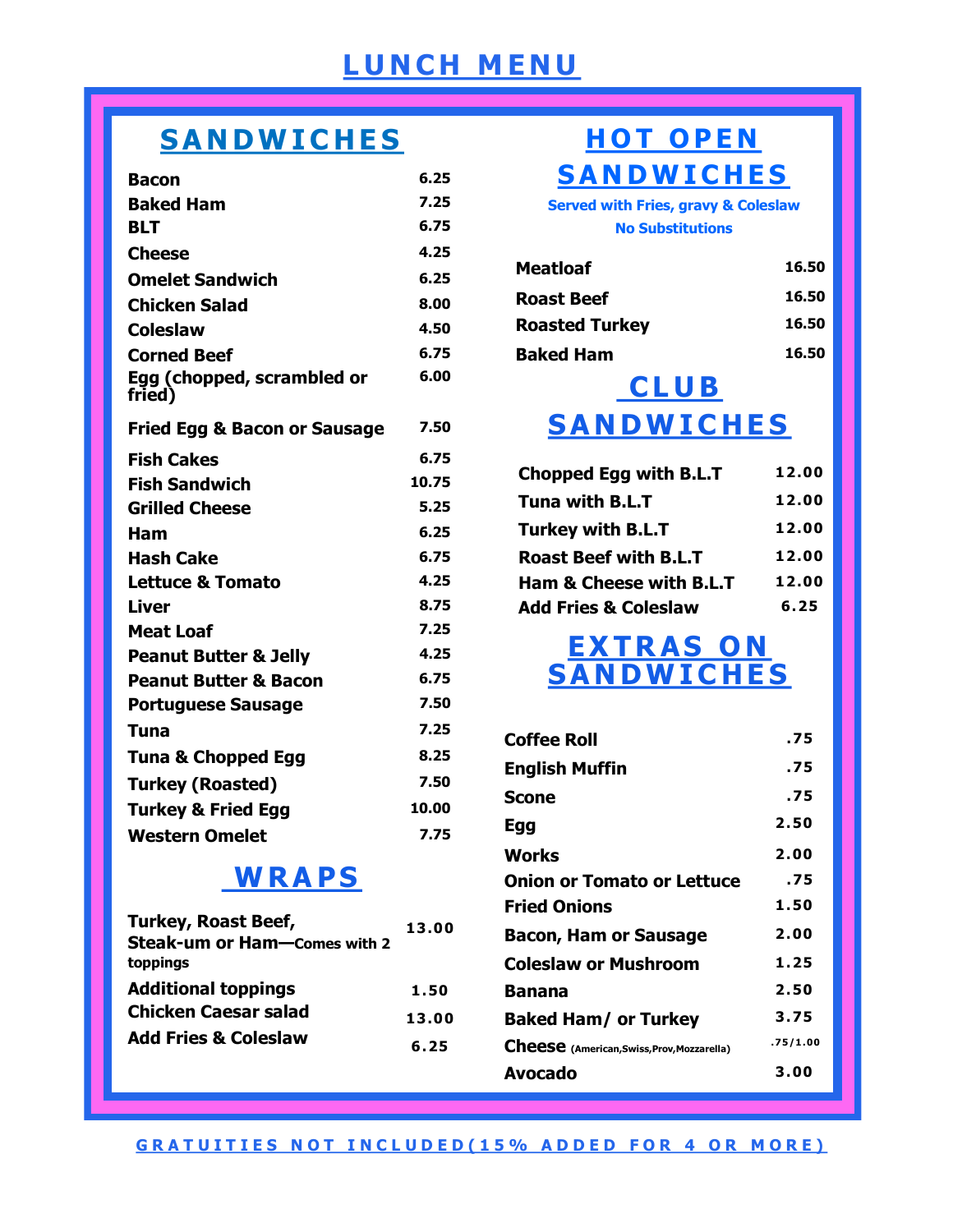### **CREATE YOUR OWN PASTA \$17.00**

**Step 1… CHOOSE YOUR PASTA !! (Penne or Linguine) Step 2… CHOOSE YOUR SAUCE !! (White, Red or Pink) Step 3… CHOOSE YOUR TOPPINGS !! (Add \$1.00 per topping… broccoli, onions, green peppers, mushrooms Chicken… \$4.50 Bacon… \$4.50 Shrimp… \$7.75**

### **PANINI'S**

**Served with your choice of French Fries OR Tossed Salad.**

| <b>Ham and Cheese</b><br>(American, Swiss, Provolone or Mozzarella)  | \$15.50 |
|----------------------------------------------------------------------|---------|
| <b>Chicken, Bell Peppers and Pesto</b>                               | \$17.50 |
| Tuna Melt<br>(American, Swiss, Provolone or Mozzarella)              | \$16.00 |
| <b>Mozzarella Tomato and Pesto</b><br><b>**Vegetarian Friendly!!</b> | \$16.50 |

### **OUR FAMOUS ROTI'S**

**Served with a tossed salad. Mango Chutney is available \$2.00**

| Chicken (available every day)<br><b>Chicken roti ONLY</b> | \$21.50<br>\$16.00 |
|-----------------------------------------------------------|--------------------|
| Lamb (when available)                                     | \$24.50            |
| <b>Vegetarian (Tuesdays)</b>                              | \$20.50            |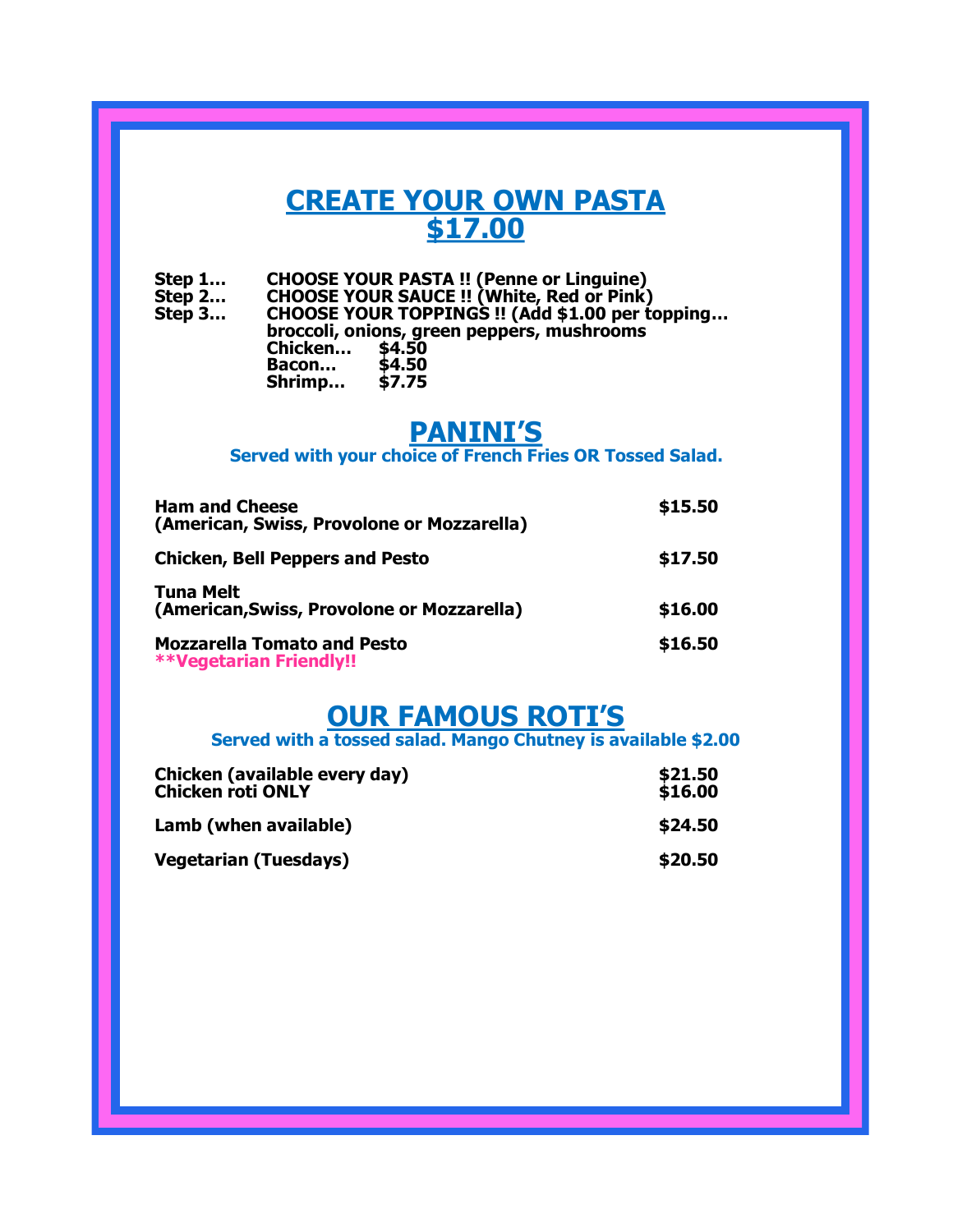#### **VEGETARIAN MENU All Items are HOMEMADE !!**

**Monday: Vegetarian Shepard's Pie \$20.75 \*Veggie meat base with mixed vegetables, mashed potatoes and cheese. Served with a tossed salad. Tuesday: Vegetarian Roti \$20.75 \*A curried vegetable medley in a Roti Skin, grilled to perfection. Served with a tossed salad. Wednesday: Vegetarian Lasagna \$20.75 \*Vegetables in a light cream sauce with mozzarella cheese. Served with a tossed salad. Thursday: Vegetarian Fried Rice \$12.75 \*Vegetables and rice stir fried. \*Add egg = \$2.50 Friday: Spaghetti with Veggie Meat Balls \$18.75 \*Your choice of Cream, Pink or Red sauce Saturday: Rasta Pasta \$18.75 \*Red, Yellow and Green peppers, with your choice of sauce.(Cream,Pink or Red)**

**Sunday: Ask about our Sunday Special**

## **ALWAYS AVAILABLE**

| <b>Daily Vegetarian Soups</b>                            | \$6.50  |
|----------------------------------------------------------|---------|
| <b>Vegetarian Panini (fries or salad)</b>                | \$16.50 |
| Create your own Pasta (see menu)                         | \$17.00 |
| Veggie Cakes (on a toasted bun with tarter sauce YUM!)   | \$7.50  |
| Chick Pea Burgers (on a toasted bun, a staff favourite!) | \$7.50  |
| Veggie Wrap (homemade veggie meat with 2 toppings)       | \$13.00 |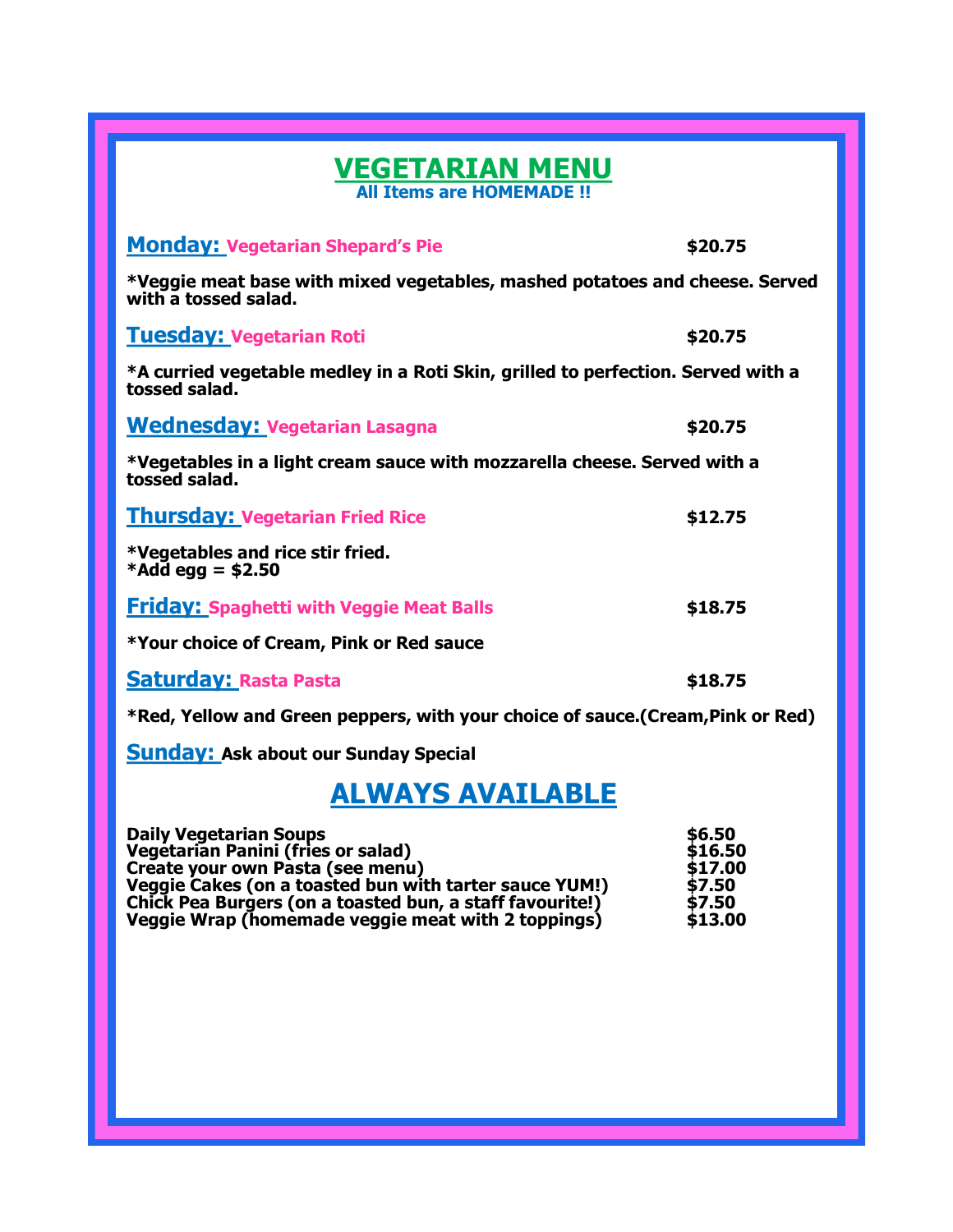### **D I N N E R M E N U** <u>\* ASK ABOUT OUR DAILY SPECIALS\*</u>

![](_page_5_Picture_1.jpeg)

#### Hamburgers are homemade

| <b>Jumbo Hot Dog</b>              | 6.50         |
|-----------------------------------|--------------|
| <b>Hamburger</b>                  | 6.75         |
| <b>Cheeseburger</b>               | 7.25         |
| <b>Bacon Burger</b>               | 8.25         |
| <b>Bacon Cheese Burger</b>        | 9.00         |
| <b>Quarter Pound Burger</b>       | 9.50         |
| Steak Um<br>(Double Meat)         | 6.75<br>8.25 |
| <b>Philly Chicken (ch,on,pep)</b> | 9.50         |
| <b>Homemade Veggie Cake</b>       | 7.50         |
| <b>Chicken Burger</b>             | 7.00         |
| <b>Chicken Tenders</b>            | 10.50        |
| <b>Homemade Turkey Burger</b>     | 7.25         |

## **S A L A D S**

| <b>Jumbo Combination Salad</b><br>(With egg, tuna salad, potato sal-  | 17.25 |
|-----------------------------------------------------------------------|-------|
| ad, coleslaw, No Substitutions)<br><b>Extra scoop of potato salad</b> | 2.95  |
| <b>Tossed Salad</b>                                                   | 8.50  |
| <b>Chef Salad</b>                                                     | 17.00 |
| Chicken Salad                                                         | 14.00 |
| <b>Turkey Salad</b>                                                   | 14.00 |
| <b>Tuna Salad</b>                                                     | 14.00 |
| <b>Chopped Egg Salad</b>                                              | 12.75 |
| Caesar Salad                                                          | 10.75 |
| <b>Chicken Caesar Salad</b>                                           | 14.00 |
| <b>Fish Salad</b>                                                     | 15.00 |
| <b>Crispy Chicken Salad</b>                                           | 14.75 |

# **S E A F O O D**

| <b>Shrimp</b> (deep-fried)              | 22.95 |
|-----------------------------------------|-------|
| <b>Sea Scallops</b> (deep-fried)        | 23.95 |
| <b>Fish &amp; Chips w veg or Dinner</b> | 22.75 |
| <b>Pan fried Wahoo</b>                  | 27.50 |
| <b>Pan fried Rock Fish</b>              | 37.50 |
| <b>Seafood Combo</b>                    | 27.25 |
| <b>Jumbo Grilled Shrimp</b>             | 37.75 |
| <b>Fish Cake Dinner</b>                 | 20.75 |
| <b>Surf &amp; Turf</b> (shrimp & Steak) | 38.00 |
| <b>Order of Fish</b>                    | 14.00 |
| <b>Order of Shrimp</b>                  | 16.00 |

## **P O U L T R Y**

| <b>Baked Chicken Leg</b>             | 18.75 |
|--------------------------------------|-------|
| <b>Sweet &amp; Sour Chicken</b>      | 20.75 |
| <b>Roasted Turkey</b>                | 21.25 |
| <b>Jamaican Jerk Chicken</b>         | 19.75 |
| <b>Curry Chicken (Fri &amp; Sat)</b> | 21.75 |

### **P A S T A**

**CREATE YOUR OWN PASTA!! Daily pasta specials also available.**

# **B E E F & P O R K**

| 8 oz Sirloin Steak & Onions      | 29.50 |
|----------------------------------|-------|
| <b>Liver &amp; Onions</b>        | 20.25 |
| <b>Roast Beef</b>                | 21.00 |
| <b>Meatloaf</b>                  | 20.75 |
| <b>Hash Cake</b>                 | 19.75 |
| Hoisin BBQ Pork Ribs (Th. & Fri) | 22.50 |

**Seafood, Poultry and Beef Dinners served with a starch and vegetable of your choice.** 

All meals & Daily Specials are served with one choice of: **G R A T U I T I E S N O T I N C L U DED ( 1 5 % A D D E D F O R 4 O R M O R E )**